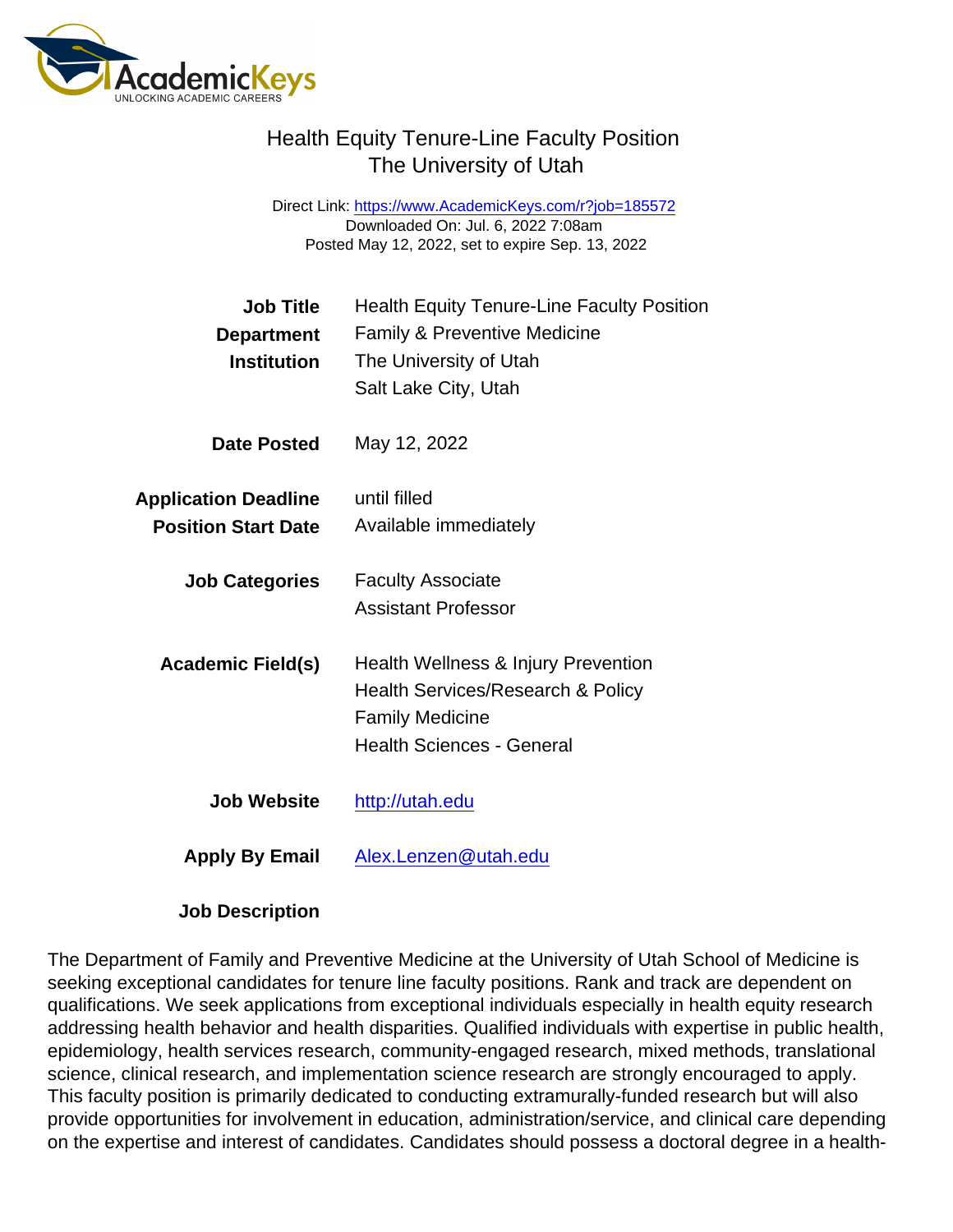Direct Link: <https://www.AcademicKeys.com/r?job=185572> Downloaded On: Jul. 6, 2022 7:08am Posted May 12, 2022, set to expire Sep. 13, 2022

related field from an accredited institution of higher education. Candidates are expected to have a record of obtaining extramural funding as Principal Investigator to advance their research program. Faculty rank and salary level is competitive and commensurate with experience. Applicants with clinical degrees must be board-eligible or certified in their respective specialty. The position offers opportunity to collaborate with teams of highly successful researchers in the department's divisions (Family Medicine, Occupational and Environmental Health, Physician Assistant Studies, and Public Health) as well as in the University of Utah Health Sciences, including the Rocky Mountain Center for Occupational and Environmental Health, Huntsman Cancer Institute, the Salt Lake City Veteran's Affairs Center of Innovation, the Woman and Child Institute, the Utah Genome Project/Precision Medicine, Cardiovascular Research Center, the Diabetes and Metabolism Research Center, and the Center for Clinical and Translational Sciences. Additional collaborative opportunities are available across the University of Utah in areas such as psychology, sociology, business, social work, engineering, anthropology, economics, etc. &nbsp:

Additional Preferred Qualifications:

Postdoctoral or fellowship research training

Strong record of peer-reviewed publications

Strong record of obtaining extramural research funding, i.e. at least one active NIH grant as principal investigator

Demonstrated ability to work independently and collaboratively on concurrent research projects

Excellent interpersonal, written and oral skills

The Department of Family and Preventive Medicine was founded in 1970 making it one of the oldest and most established family medicine departments in the country. Currently ranked #2 in NIH funding in the 2020 Blue Ridge Institute for Medical Research report, the Department comprises four complimentary Divisions: Public Health, Physician Assistant Studies, Family Medicine, and Occupational and Environmental Health. The Department offers eight different graduate degrees, teaches medical students, and trains residents in Family Medicine and Occupational and Environmental Medicine. The Department of Family and Preventive Medicine optimizes quality of life through scholarship that advances health and well being in home, workplaces, and communities. We value intellectual curiosity, respectful working environment, integrity, collaboration, accountability, and excellence. The University of Utah was founded in 1850, is a member of the PAC-12, is ranked as one of the top US public research universities and is particularly distinguished in medicine, genetics, and engineering. Located in Salt Lake City adjacent to the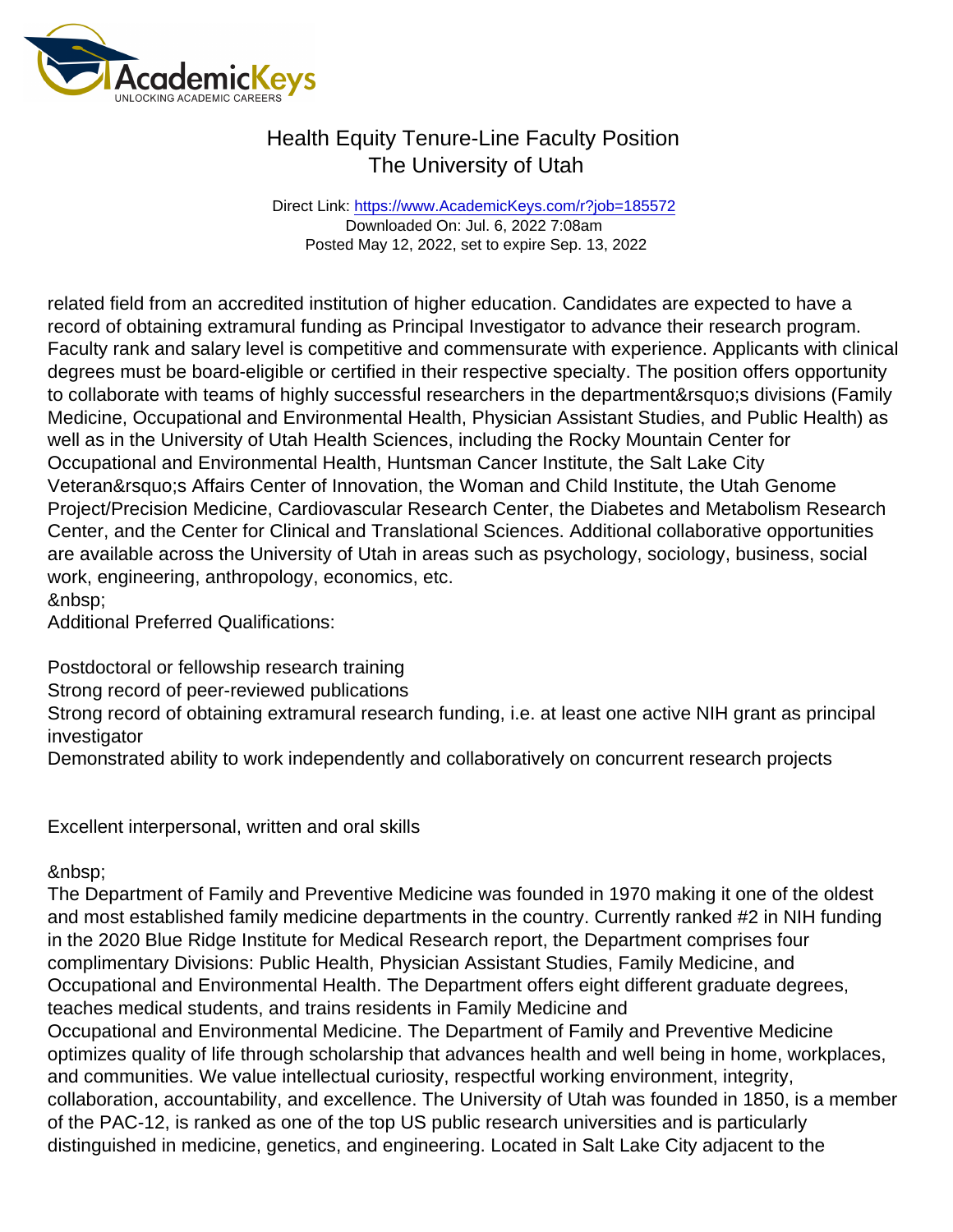Direct Link: <https://www.AcademicKeys.com/r?job=185572> Downloaded On: Jul. 6, 2022 7:08am Posted May 12, 2022, set to expire Sep. 13, 2022

beautiful Wasatch Mountains, the University of Utah is the flagship institution of higher learning in Utah, serving over 31,000 students, including over 2,000 international students and scholars from over 114 different countries.

The University of Utah was founded in 1850, is a member of the PAC-12, is ranked as one of the top US public research universities and is particularly distinguished in medicine, genetics, and engineering. Located in Salt Lake City adjacent to the beautiful Wasatch Mountains, the University of Utah is the flagship institution of higher learning in Utah, serving over 31,000 students, including over 2,000 international students and scholars from over 114 different countries.

Candidates should submit a cover letter and curriculum vitae, along with the completed application. The online application is available at:

Please contact Dr. Mia Hashibe (u0684691@umail.utah.edu) with any questions regarding this posting. University of Utah Health (U of U Health) is a patient focused center distinguished by collaboration, excellence, leadership, and Respect. University of Utah Health values candidates who are committed to fostering and furthering the culture of compassion, collaboration, innovation, accountability, diversity, integrity, quality, and trust that is integral to our mission.

Each employee has a unique background and life experience. We believe that maximizing diversity fuels the success of our organization. In your cover letter or during your interview, we invite you to share how your background, beliefs, and experience will prepare you to be effective in working in an environment that values diversity and is committed to equity, diversity, and inclusion.

#### EEO/AA Policy

The University of Utah values candidates who have experience working in settings with students, staff, faculty and patients from diverse backgrounds and possess a strong commitment to improving access to higher education, employment opportunities, and quality healthcare for historically underrepresented groups.

Individuals from historically underrepresented groups, such as minorities, women, qualified persons with disabilities and protected veterans are encouraged to apply. Veterans' preference is extended to qualified applicants, upon request and consistent with University policy and Utah state law. Upon request, reasonable accommodations in the application process will be provided to individuals with disabilities.

The University of Utah is an Affirmative Action/Equal Opportunity employer and does not discriminate based upon race, ethnicity, color, religion, national origin, age, disability, sex, sexual orientation, gender, gender identity, gender expression, pregnancy, pregnancy-related conditions, genetic information, or protected veteran' sstatus. The University does not discriminate on the basis of sex in the education program or activity that it operates, as required by Title IX and 34 CFR part 106. The requirement not to discriminate in education programs or activities extends to admission and